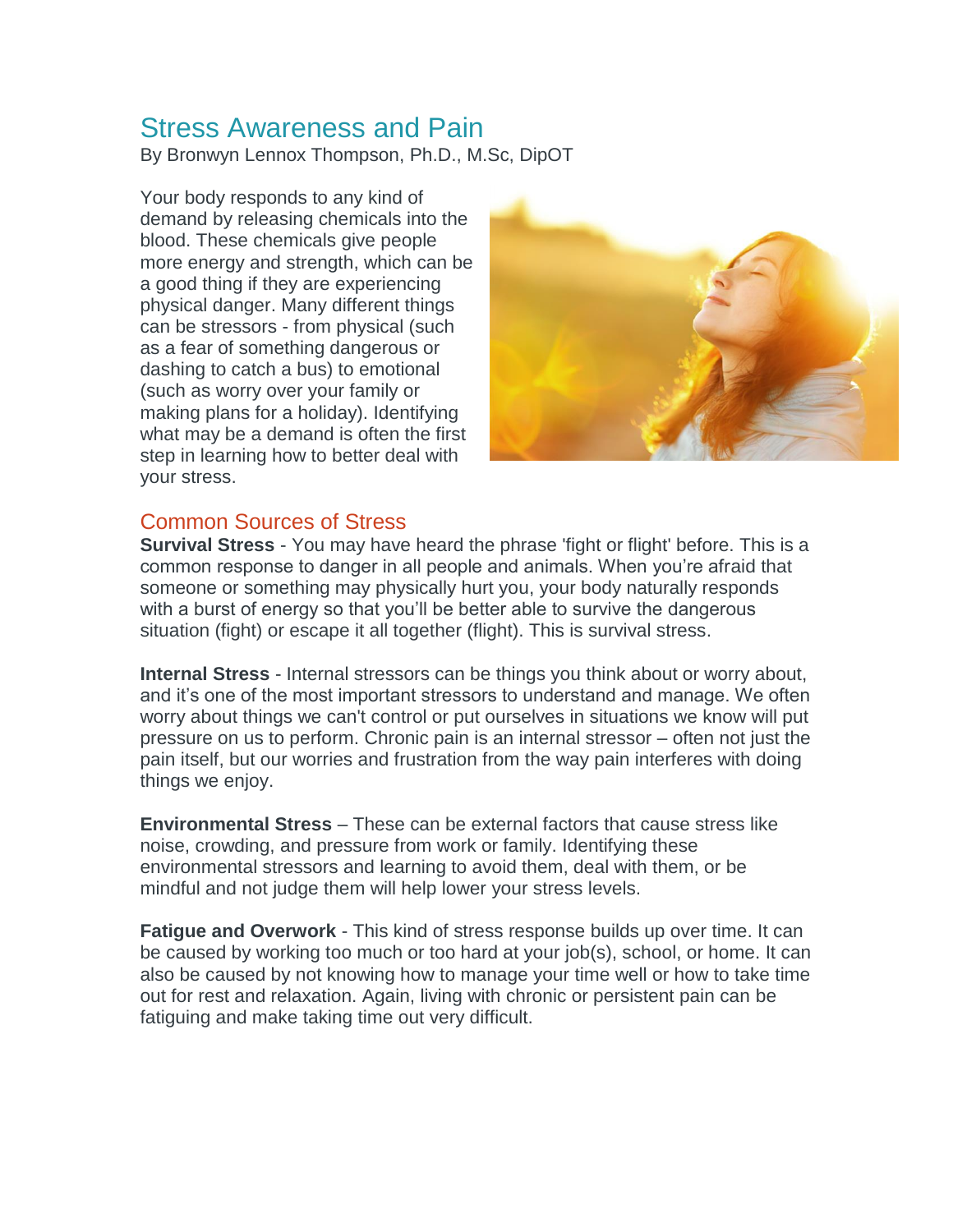## Effects of Short-Term Stress on Your Body

Short-term stress can affect your body in many ways:

#### **Brain**

- focusing in on possible threats
- difficulty thinking creatively

#### **Eyes**

- loss of peripheral vision (tunnel vision)
- reduced night vision
- reduced depth perception
- poorer close vision

#### **Ears**

• noticing only sudden, loud, or unexpected noises

#### **Skin**

- blood vessels constrict
- become cool and clammy, pale

## **Hands**

• better grip but less fine motor skills

## Effects of Long-Term Stressors

Stressors that occur over a long time can have adverse effects by:

- Changing your appetite (making you eat either less or more)
- Changing your sleep habits (either causing you to sleep too much or not letting you sleep enough)
- Encouraging 'nervous' behaviour like twitching, fiddling, talking too much, nail biting, teeth grinding, pacing, and other repetitive habits
- Causing you to catch colds or the flu more often and causing other illnesses such as asthma, headaches, stomach problems, skin problems, and other aches and pains
- Affecting your sex life and performance
- Making you feel constantly tired and worn out.

Exposure to stressors for a long time can also affect your mental health and wellbeing. You might find you have difficulty thinking clearly, dealing with problems, or even handling day-to-day situations as simple as shaving, picking up clothes, or arriving somewhere on time.

Some mental signs of long-term stress include:

- Worrying and feeling anxious (which can sometimes lead to anxiety disorders and panic attacks)
- Feeling out of control, overwhelmed, confused, and/or unable to make decisions
- Experiencing mood changes such as depression, frustration, anger, helplessness, irritability, defensiveness, irrationality, overreaction, or

## **Heart**

- increased heart rate
- increased blood pressure

### **Lungs**

- more lung capacity
- faster breathing

## **Adrenal gland**

• releases adrenalin and noradrenalin

#### **Liver**

• breaks glycogen down to release into bloodstream for energy

## **Spleen**

• releases white blood cells and platelets to repair possible injury